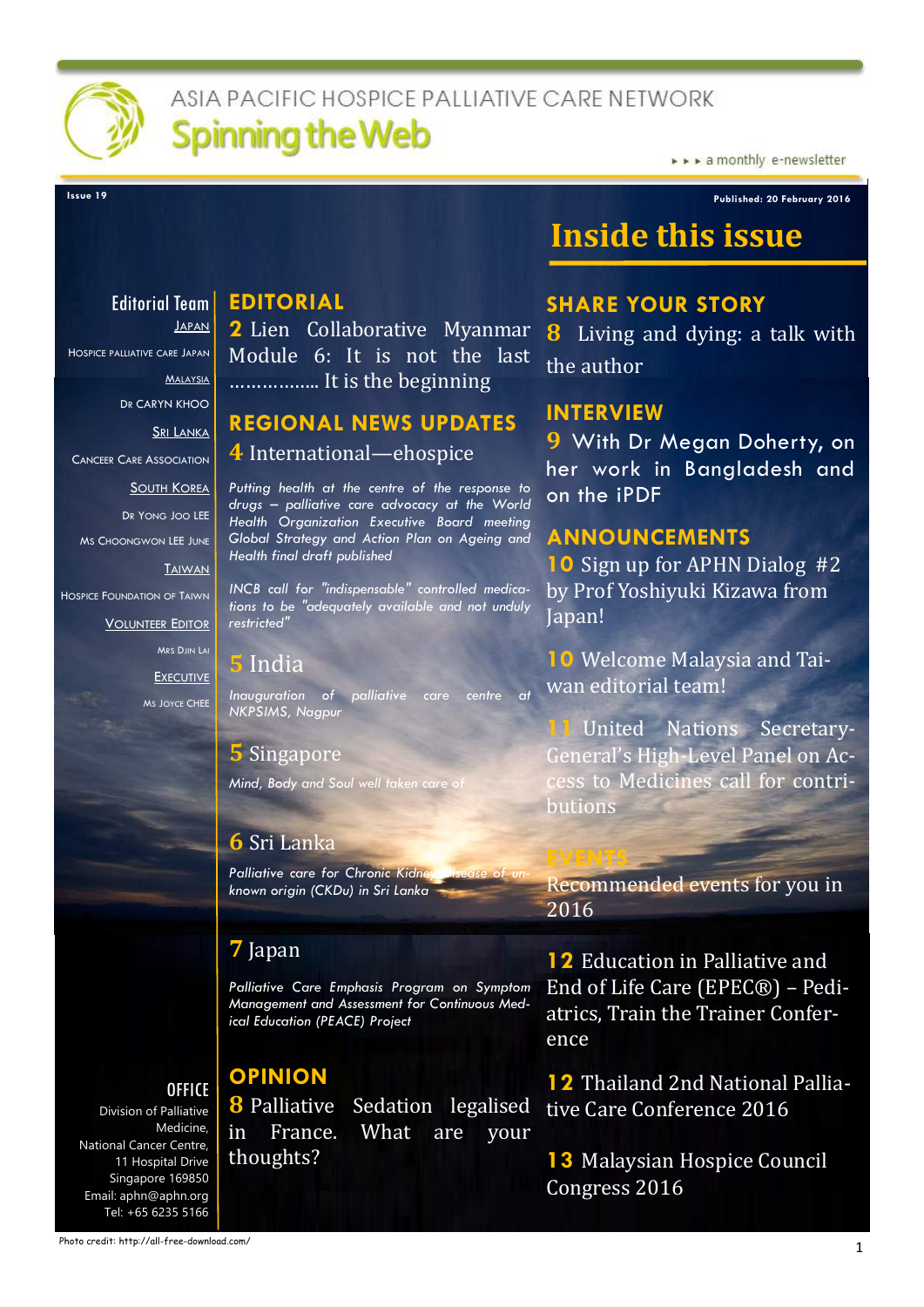### **Editorial**

### **Lien Collaborative Myanmar Module 6: It is not the last …............................ It is the beginning**

*Written by: Dr Wah Wah Myint Zu, Radiation Oncologist, Radiotherapy Department, Yangon General Hospital, Myanmar*



Our last module of the Training-of-Trainers in Palliative Care Program for Myanmar is from 11.1.16 to 15.1.16.

It is quite a coincidence!

When we have the very first day of our 6th and last module in Yangon General Hospital, there was also the National Seminar on Comprehensive Oncology Services held at Nay Pyi Daw on 11 Jan 2016. This National Cancer Forum is attended by all the admin person and policy maker from Ministry of Health, almost all the radiation oncologists and medical oncologists from both government and private hospitals, Academic Institutions involved in training the health professionals, NGO like Shwe Yaung Hnin Si Cancer foundation etc . The Chairperson of APHN and Lead faculty of the Lien Collaborative for Palliative Care project, Prof Cynthia Goh, give a speech on the Implementation of Palliative Care in Cancer Service. We heard a good news that all the attendee are very much interest in Palliative care and they appreciate the hard work and

enthusiasm of APHN for the establishment of Palliative care Service in Myanmar. The meeting identified as a priority the

setting up of Palliative Care services as part of Comprehensive Oncology Services in Myanmar. In addition, the World Health Organisation has identified the setting up of Palliative Care services as part of Universal Health Coverage and Non-Communicable Disease (NCD) management.

At training center, Yangon General Hospital,all the faculty members and the trainee are excited .and active since the very first day. We are thrilled to share knowledge and experience of our palliative practice within previous six months to the faculty members and each other.

During the last module of training of trainers, faculty members encourage and teach us the different methods of teaching like lectures, case-based discussions, large group and small group teaching and usage of role play. I think this is a good topic for



the trainees who will become trainers in near future. We also discussed about spiritual care, spirituality, self-care and the ethical dilemma. Our faculty members cover a wide range of Palliative care topics and also revise about many important



issues in Palliative care like Difficult Pain, wound care, colostomy care, communication etc. Dr Aye Aye Naing and I shared our learning and experience from the fellowship training program in Division of Palliative Medicine, National Cancer Center of Singapore as part of the Lien Collaborative for Palliative Care project. All the participants are interested to hear about the Palliative care service in Singapore.

Prof Cynthia Goh said that the faculty members are like parents who are excited but concerned for their offspring who will now start to fly out from their nest but they know their children will be fine as their kids are well equipped and trained and parents are always there to support them. These warm words make us teary and touched our hearts.

Professor Myint Thaung , Head and Professor of Orthopedic surgical depart-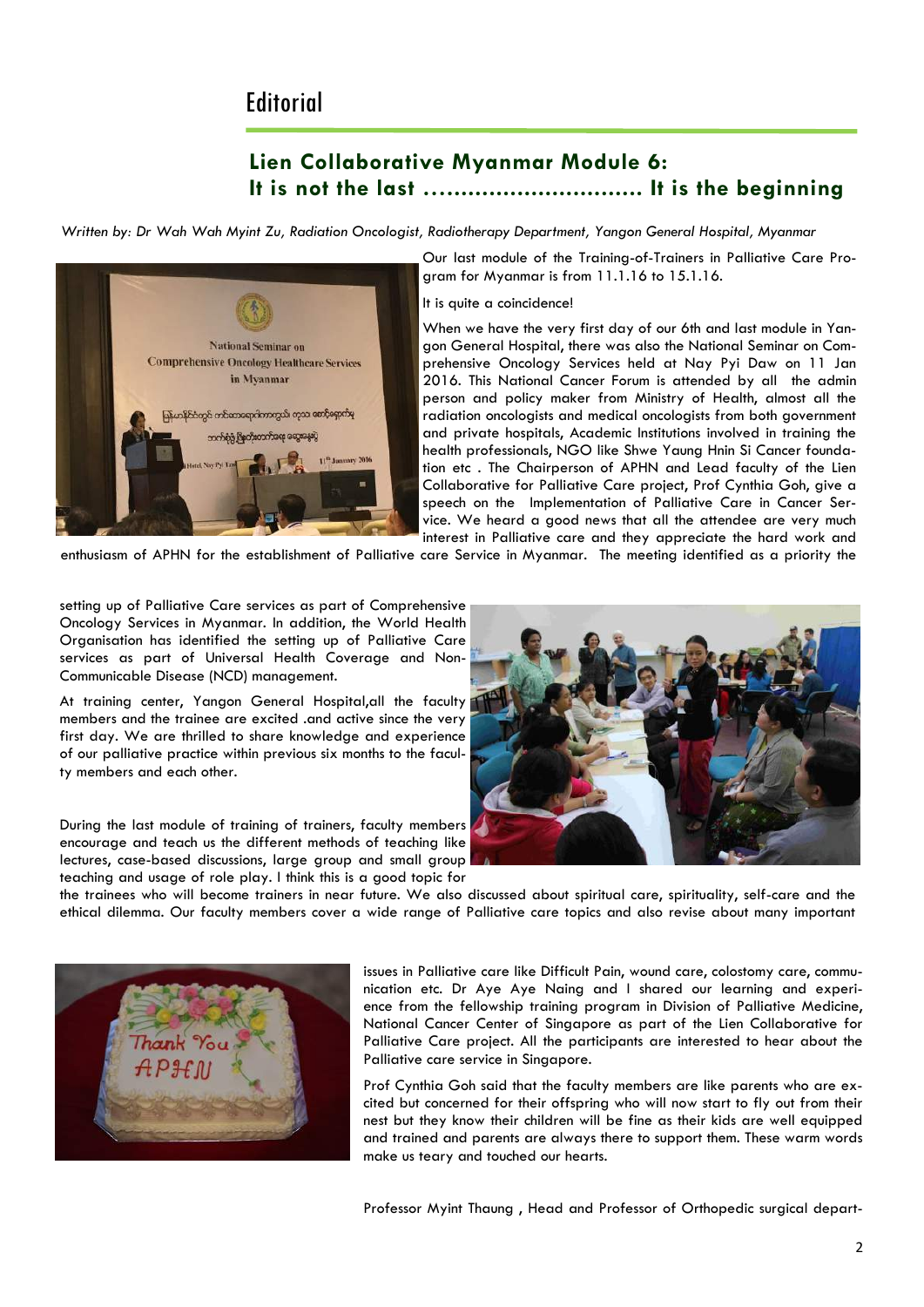### **Continued from page 2**

ment and President of Myanmar chapter in ISEAPs, said that he will fully support the establishment of Palliative care service and Palliative care education and encourage us to try our best in serving our patients with Palliative care.

Upon thanking notes, I said we owe the deep sense of gratitude to the Prof Myint Thaung, Prof Cynthia Goh, all the faculty members and APHN for the difference made by Palliative care TOT program during three years training. We are changed by the knowledge of the value added Palliative care and we want to give Holistic and interdisciplinary Palliative care approach to our patients to promote their quality of life. We also want to share that precious knowledge and experience to all our health care personnel and so we are interested in palliative care education.

With deep sense of gratitude, we give our remarkable Myanmar traditional souvenirs to all the faculty members and project manager of APHN .The last module of TOT program is successfully concluded by proudly awarding the completion certificates to all the participants.

Although the training is the last module, I think it is the beginning of our Palliative journey. All the participants are excited and thrilled to have empowerment and dedicated for trying our best in establishing Palliative care service in our own hospitals.



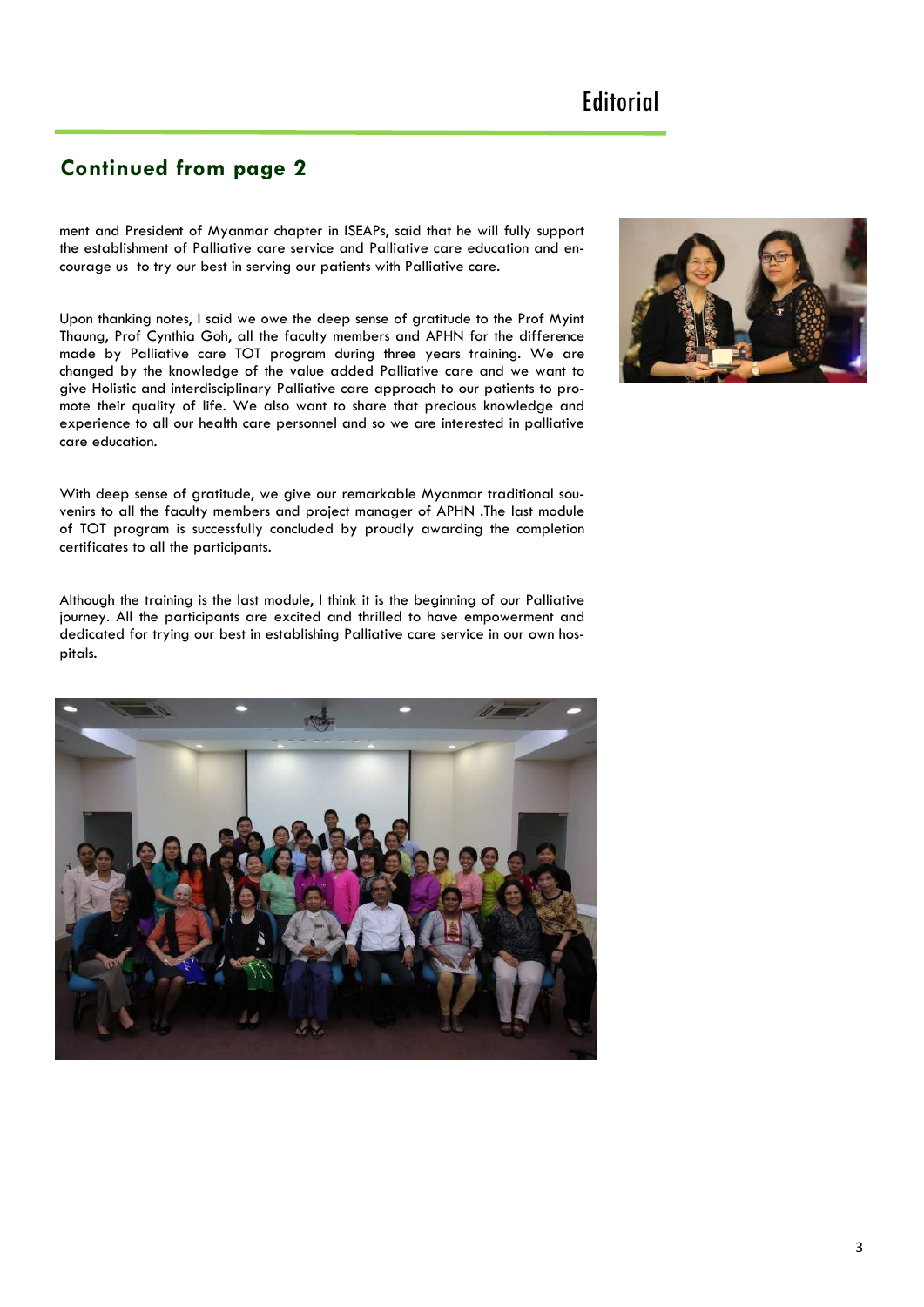### **Putting health at the centre of the response to drugs**

*From ehospice*

Palliative care advocates attending the World Health Organization Executive Board meeting in Geneva in January 2016, urged the Executive Board to put health at the centre of the response to drugs, as Board Members discussed the public health dimensions of the world drug problem.

Dr Stephen Connor, on behalf of the Worldwide Hospice Palliative Care Alliance, submitted a statement in response to agenda item 6.4: 'Public health dimension of the world drug problem including in the context of the Special Session of the United Nations General Assembly on the World Drug Problem, to be held in 2016'.

for medical purposes, especially opioid cern to healthcare professionals, particularly [lem](http://www.unodc.org/ungass2016/) online.

palliative care practitioners throughout the world.

The International Narcotics Control Board has estimated that 75% of the world population does not have adequate access to these medications. As a result, millions of people suffer from pain which is avoidable and could be managed with proper access to the correct medications.

Dr Connor noted that these medications are inexpensive and easy to administer, but cited a WHO Secretariat report pointing to regulatory, educational and systemic barriers which impede access. He called for a coordinated approach by national governments and UN agencies to tackle this problem.

The lack of access to controlled substances Find out more about the WHO Executive medications for pain relief, is of great con- the <u>UNGASS on the World Drug Prob-</u> [Board meeting](http://www.who.int/mediacentre/events/governance/eb/en/) and follow the preparations for

### **INCB call for "indispensable" controlled medications to be "adequately available and not unduly restricted"**

#### *From ehospice*

MILLIONS OF PEOPLE SUFFER

FROM PAIN WHICH IS

COULD BE

AVOIDABLE AND

MANAGED WITH PROPER ACCESS TO THE CORRECT MEDICATIONS

The International Narcotics Control Board (INCB) has released a supplement to their annual report, entitled: 'Availability of Internationally Controlled Drugs: Ensuring Adequate Access for Medical and Scien-Barriers to accessing these medications include: Drugs of 1961.

debate."

In his preface to the report, Mr Sipp said: "Unnecessary suffering resulting from a inaction and excessive administrative re-Lancet, for a more in-depth analysis.

quirements is a situation that shames us all. Inadequate access contradicts the notion of article 25 of the Universal Declaration of Human Rights, including the right to medical care, which also encompasses palliative care."

tific Purposes. Indispensable, adequately regulatory barriers such as unduly restrictive available and not unduly restricted'. The laws, attitudinal factors such as concerns about report, published as a follow-up to the addiction and reluctance to prescribe or stock 2010 report deals with the availability of these medicines, or insufficient training for controlled substances for medical and sci-health professionals. The report notes that a entific use, an issue that has been histori-small number of governments reported supply cally neglected in the discussions on imple- and distribution problems, as well as the cost of menting the Single Convention on Narcotic medications such as opioids as barriers to making them available.

INCB President, Werner Sipp, said: "As Mr Sipp said: "The Board is presenting this spethe international community prepares for cial report to Member States in the hope that the United Nations General Assembly the analysis and recommendations presented Special Session (UNGASS) on the World therein may assist them in the development of Drug Problem, to take place in April, INCB national policies and control systems that are wants to contribute actively to the global capable of achieving the goals of the international drug control conventions in relation to ensuring availability of narcotic drugs and psychotropic substances."

lack of appropriate medication due to Download the [report](http://www.incb.org/documents/Publications/AnnualReports/AR2015/Supplement-AR15_availability_English.pdf) and read [an article](http://www.thelancet.com/journals/lancet/article/PIIS0140-6736(16)00161-6/abstract) in The

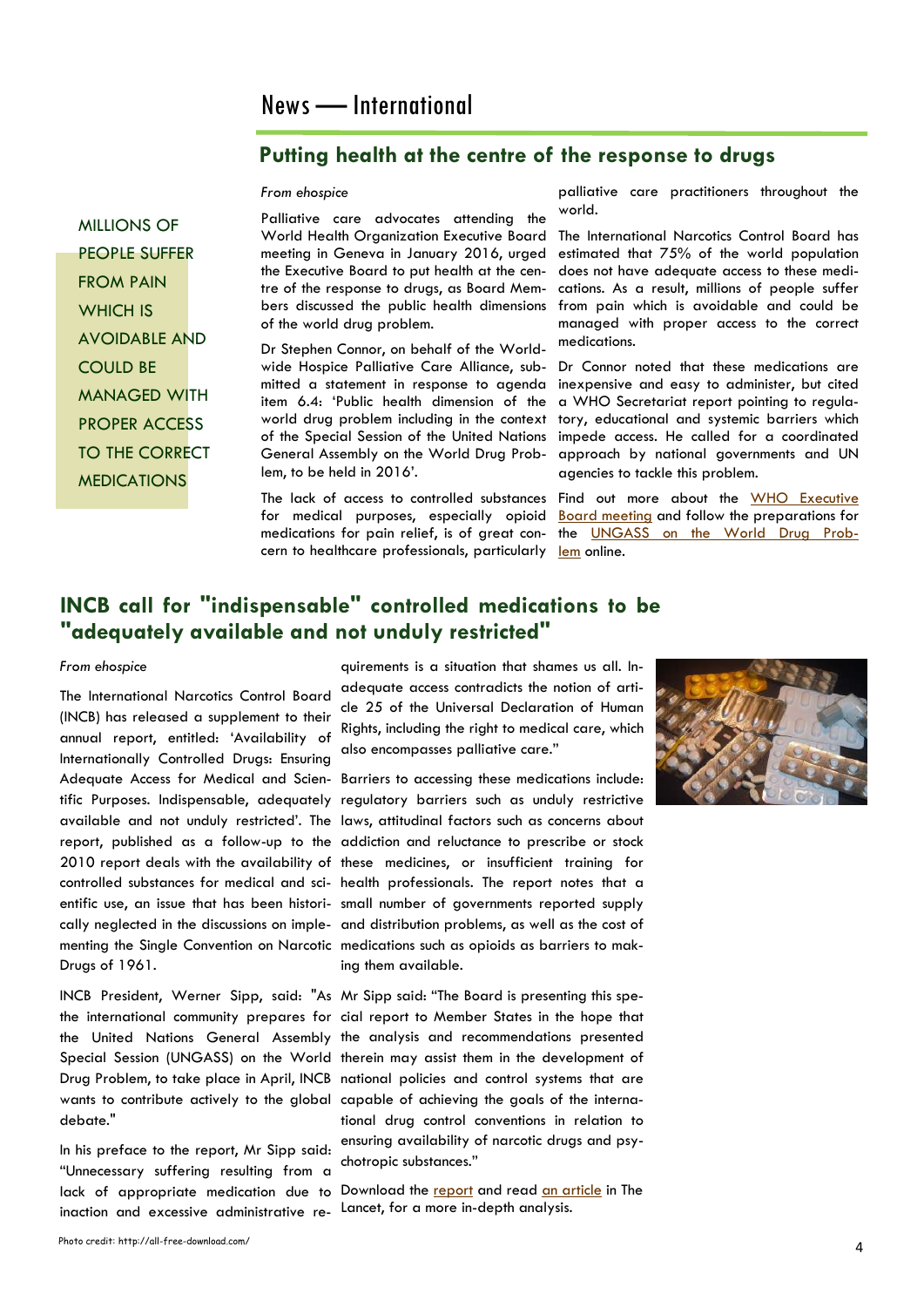### **Inauguration of palliative care centre at NKPSIMS, Nagpur**

#### *From Pallium India*

In the presence of Sri Devendra Fadnavis, Chief Tata Medical Center and Dr Prabhakaran Minister of Maharashtra, Union Minister for Transport Sri Nitin Gadkari and many other dignitaries, the palliative care center in NKP Salve Institute Of Medical Sciences And Research Centre and Lata Mangeshkar Hospital, Nagpur, was inaugurated by Dr Prabhat Nichkaode, Professor of Surgery and Coordinator of Palliative care, on the 24th of December 2015. This center is started under Pallium India and Jamshedji Tata Trust Project "Improving Access to Pain Relief and Palliative Care in India".

A training session was conducted on the 23rd of December for faculties by Dr Navin Salins of

### **Mind, Body and Soul well taken care of**

From HCA Hospice Care



Everyone took to their seats as the echoes of chatters and small talk diminished on a Thursday morning at the HCA Auditorium. The silence of the room and voice of the therapist calmed and brought the staff away from the hustle and bustle of their day's routine. Andy Ho Hau Yan, Assistant Professor of Psychology in Nanyang Technological University introduced Mindful Compassion Art Therapy (also known as 'MCAT') to the staff of HCA Hospice Care. To date, it has reached more than 60 palliative care professionals.

"It is important to be present and feel for the patients, but it's also important to let go and take good care of ourselves," says a participant of the MCAT session. There is a need to recuperate, relieve the stress and emotions from the work that the staff of HCA Hospice Care does.

# Nair of Pallium India.

Dr Kajal Mitra and Dr Nichkaode deserve special mention for the untiring support given to us in making the palliative care center a reality.



### What exactly is MCAT?

MCAT targets hospice palliative care professionals, as well as terminally-ill patients and family caregivers. It helps to reduce stress and burnout, promote holistic wellness, build internal resilience, and cultivate sustained compassion. It combines the practice of mindfulness and art therapy which allows individuals to understand themselves better and get in touch with their emotions. It enables them to face and heal from their sense of loss and grief, offer and receive support and loving kindness from others, and ultimately, find greater meaning and new perspectives for growth and transformation.

"Upon experiencing first-hand the immense stress and pressure Singaporean palliative care professionals go through on a daily basis and seeing that there is no formal and available means for self-care and support, I decided to embark on the MCAT project," says Prof Andy.

As the participants complete and pen down their thoughts of their art pieces, they are called back into a calm and soothing state. A personal time to simply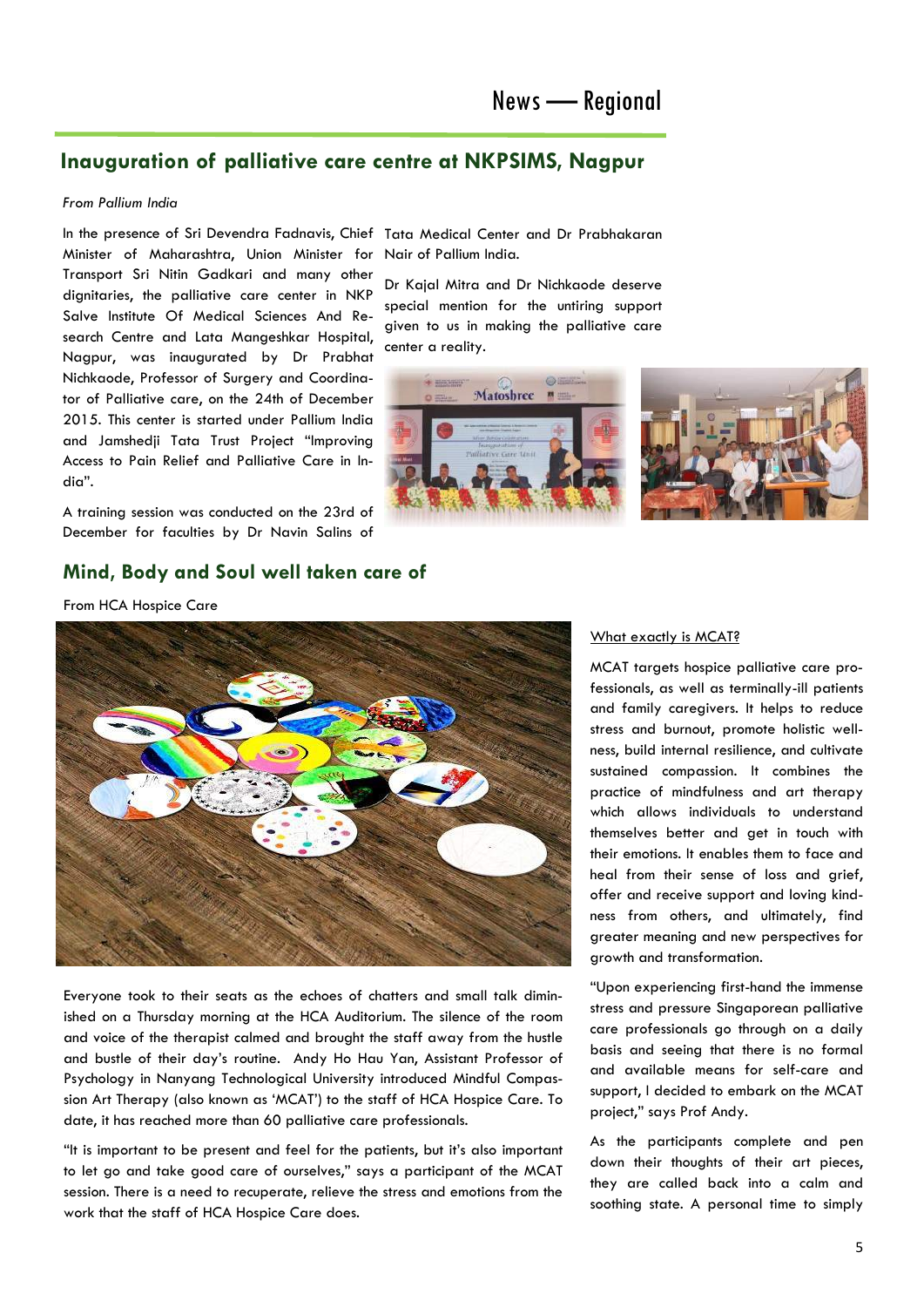### News — Regional

### **Continued from page 5**





focus on the present moment without judgment, freed from debilitating thoughts that troubles them endlessly on a daily basis. It enables them to heal, find peace, attain new perspectives, and build inner strengths and resilience within the contentment of stillness. After a few introductory exercises, the staff were able practice mindfulness with ease.

Prof Andy believes that the integration of mindfulness practice and art-therapy has immense potential to create a platform for self-care and support which could cultivate sustained resilience, compassion and growth among those immersed in the fields of hospice and palliative care. Creativity and selfexpression through art is the most natural and direct means of communication. A picture truly paints a thousand words – many found interest and realised they could express themselves through art.

Each of them took turns to share their thoughts and express their feelings through the strokes and colours used in their artwork. At times, they were able to identify with colleagues who create similar images and paintings. They were also able to gain different perspectives from one another's creation.

"The process of creating art brings about feelings of relief and allows for opportunities to reflect and gain deeper understanding. Generally, it feels good to create art free from judgment," says a participant.

"The practice of mindfulness do not require an expensive gym membership that is rarely used, it only requires us to be present in the here, in the now, in the present moment," says Prof Andy. "The creation of art is the purest form of communication, it enables us explore and express our deepest thoughts and emotions".

As the session came to a close, chatters and laughter continued to fill the atmosphere as they slowly made their way back to work. With such therapy and support, there is an assurance that we can minimize the issue of burnout and establish a healthy lifestyle for those engaged in the hospice and palliative field.

For more updates from HCA, please visit their Facebook [page!](https://www.facebook.com/hcahospicecare/)

### **Palliative care for Chronic Kidney Disease of unknown origin (CKDu) in Sri Lanka**

#### *From ehospice*

Chronic Kidney Disease of unknown origin (CKDu) causes undue hardship to the people of Sri Lanka.

Due to the sheer numbers involved, the debilitating symptom burden, and the cost and expertise associated with treatment such as dialysis/transplantation, renal palliative care has become extremely important to manage the symptoms of these patients whether they are on an aggressive or conservative treatment pathway.

Chronic Kidney Disease of unknown origin (CKDu), is a distinct entity where relatively younger people – mainly males – are affected independent of diabetes or hypertension and it affects the tubules of the nephron.

Presently an estimated 400,000 people in the North Central, Northern, Eastern and Uva Provinces of Sri Lanka have been affected and 25,000 have already died from CKDu.

Since the first reported case was detected in

1992 in Siripura village in Padaviya, the prevalence of CKDu has doubled every eight years and is estimated to affect nearly 40% of the population of Sri Lanka by year 2032.

At the present moment Sri Lanka needs about 2500 dialysis machines but only have 249, including in the private healthcare sector. The lack of trained dialysis nurses is also a major limiting factor in enhancing the dialysing capacity.

Apart from the physical issues faced in the course of prevention, treatment and palliative care, there are other more damaging financial and psychosocial issues affecting these patients and their families.

When the younger male farmers who are normally the sole breadwinners of their families are affected by CKDu, their wives and the children also are affected in a big way.

Due to financial hardships that accompany treatment, they often sell their family homes,

CKDU IS ESTIMATED TO AFFECT NEARLY 40% OF THE POPULATION OF SRI LANKA BY YEAR 2032.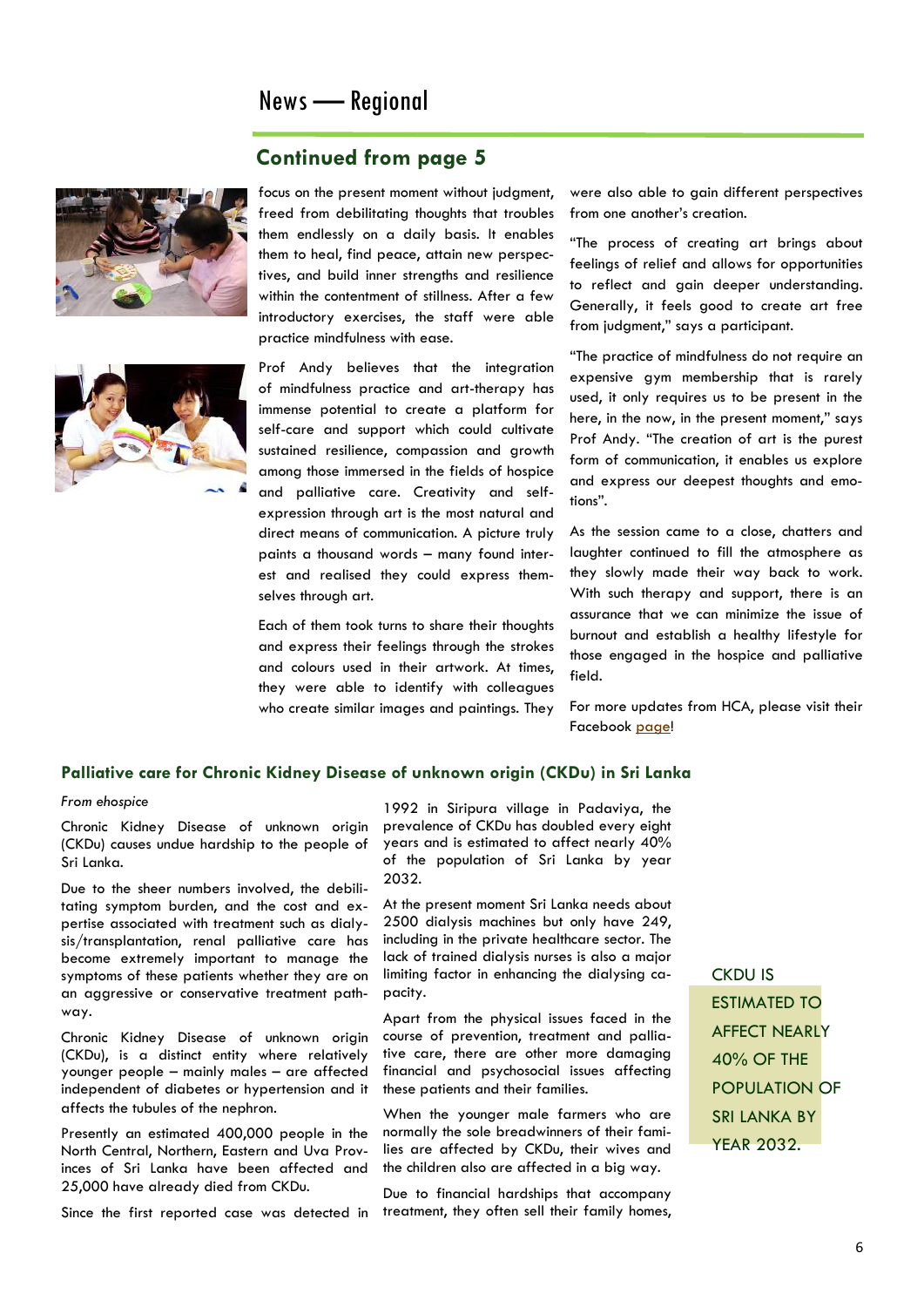### News — Regional

### **Continued from page 6**

go into debt, or resort to prostitution. Children's schooling is interrupted, causing major damage to the very social fabric that keeps them together as a family unit.

Properly formulated internationally recognised research, education, prevention, treatment and palliative care are all needed to combat the growing menace of CKDu in Sri Lanka.



### **Palliative Care Emphasis Program on Symptom Management and Assessment for Continuous Medical Education (PEACE) Project**

*From APHN Editorial Team (Japan)— Hospice Palliative Care Japan* 

*Written by: Prof Yosuyuki KIZAWA, APHN Council, Designated Professor, Department of Palliative Medicine, Kobe University Graduate School of Medicine.*



Palliative care is an essential part of medicine, but most physicians have had no formal opportunity to acquire basic skills in palliative care. In Japan, the Palliative Care Emphasis Program on Symptom Management and Assessment for Continuous Medi-

Lecture

cal Education (PEACE) was launched in 2008 to provide nation-wide formal primary palliative care education for all physicians engaged in cancer care. This project aimed to raise competence of physicians in palliative care practice.

As of Sep. 2015, the total number of physicians who participated and completed the PEACE program was 63,528. This number shows that approximately 20 percent of physicians in Japan have completed the education program, making this program one of the largest palliative care Discussions education project in the world.



PEACE is a 2-day program with 9 basic modules which touches on topics such as the concept of palliative care and assessment and management of cancer pain. The program comprises of 2 12-hour interactive workshops that combine didactic plenary sessions, role-play sessions, and small group discussions. 6 additional modules for End-of-Life (EOL) care were also provided for the participants who engaged in EOL care.

The program focuses not only on basic palliative care but also on the integration of palliative care and psychooncology such as solving patient misunderstandings about opioids, reducing the difficulty in breaking bad news to patients, cultivating an appropriate manner for listening to and sympathizing with the patient, and formulating a care plan among an interdisciplinary team.

The PEACE project improve physicians' knowledge of, practice in, and difficulties with palliative care. Among the 223 physicians who participated in the program, 85 (38%) answered the follow-up survey. Significant improvements were noted on the PEACE-Q Discussions



(Knowledge scale vali-

dated for the program published in JPM 2013) compared with baseline scores immediately after completion of the program, and this progress was maintained 2 months later (21.7±5.56 versus 29.5±2.10 versus 28.7±3.28, respectively;  $p < 0.0001$ ). Similarly, significant improvements were noted for total scores on both the Palliative Care Practice Scale (PCPS) and the Palliative Care Difficulty Scale (PCDS) at 2 months after completion of the program(Yamamoto R, J Palliat Med 2015.).

As a result of this education project, palliative care has been recognized as one of core competencies for all doctors especially in oncology, and this has facilitated the integration of palliative care in oncology practice.



Role play session 1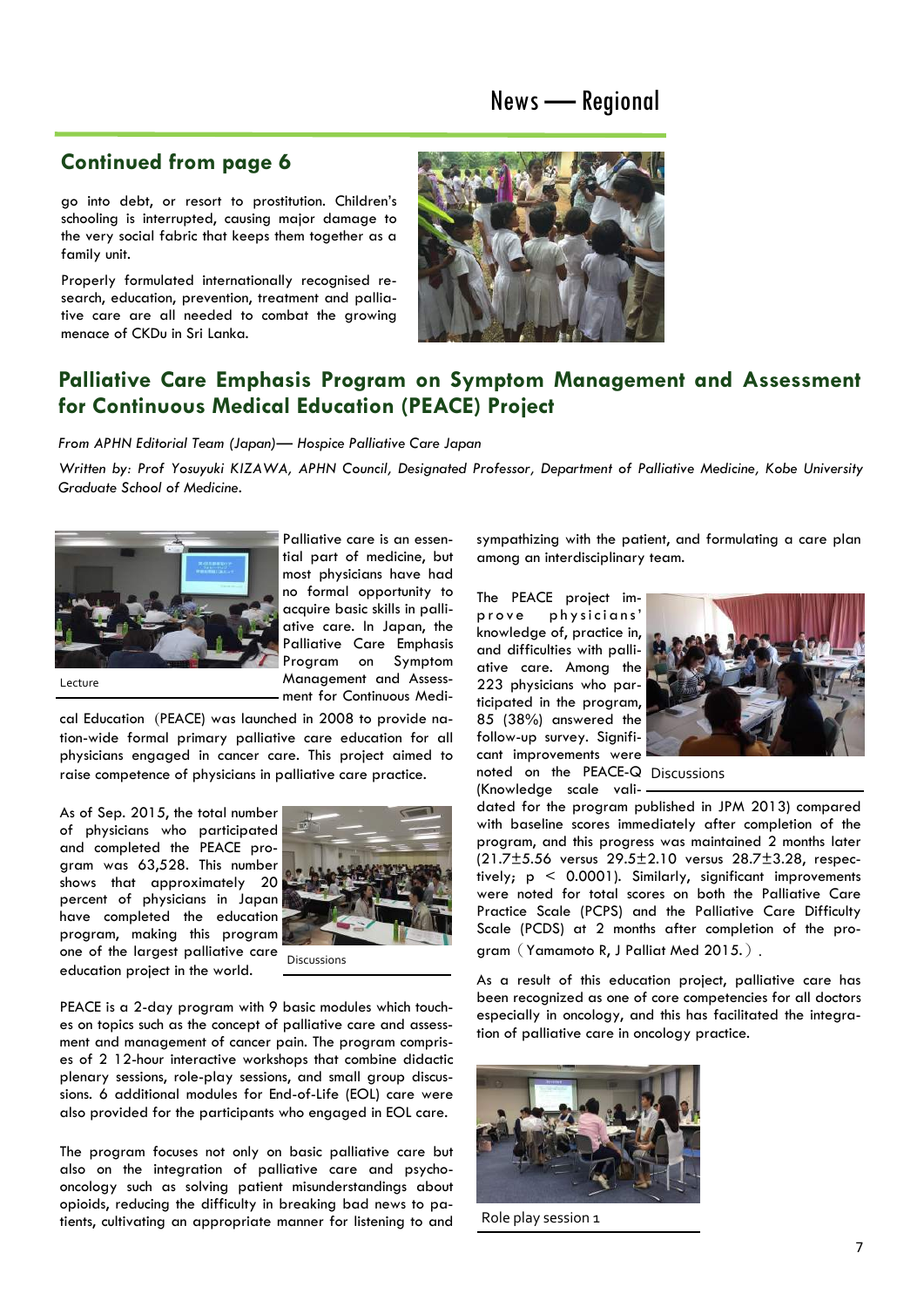### **Palliative Sedation legalised in France. What are your thoughts?**

From Pallium India

In a development that some see as a step towards euthanasia, France's parliament on 29 January 2016 [passed a new legislation](https://www.lifesitenews.com/opinion/frances-new-end-of-life-law-more-extreme-than-belgiums) permitting terminally ill patients to receive deep and continuous sedation till death.

The way the news is projected gives cause for concern. Palliative sedation is generally considered ethically right and part of good palliative care, though limited to extreme situations. Will those providing it be seen as clandestine practitioners of Euthanasia?

Write in to Joyce at aphn@aphn.org to share your thoughts now! If you will like to suggest a topic for discussion in the community, do write in to us!

### **Living and dying: a talk with the author**

*From ehospice*

Buddhist organisations, NGOs, and the Thai Palliative Care Society (THAPS) collaborated to hold a panel discussion about death with Sogyal Rinpoche, a Tibetan Dzogchen lama, and the author of The Tibetan Book of Living and Dying, last month at Thammasat University, Bangkok.

This book, translated into Thai by Ven. Paisal Visalo almost 20 years ago, is one of the key components to raise awareness of palliative care and dying in Thailand. It has helped several organisations to start incorporating more of the care of spiritual aspects of human beings into their care of patients.

Almost one thousand people from all walks of life joined this panel discussion.

Key moderators, including a palliative care doctor, philosophy lecturer, and actor also shared their experiences regarding this issue. They found that there are several types of deaths, including the death that leaves a bitter, shattered heart and one that is a gift for those left behind.

They also agreed that: "to understand death does not always have to be through religion. Because everybody had different past experiences in their life" and that "death is the art of handling life. It has to be learnt and understood by ourselves and not to judge others."

Sogyal Rinpoche also emphasised the fear of death in this modern era, and noted that it reflects the fear of facing ourselves.

"The very moment of death is like a mirror that reflects your life," he added.

To understand and not fear death, he suggested that we have to be mindful and prepare for it. Be aware that it could come to us at any moment.

If we are aware of that, then we would know and appreciate the value of life and how impermanent it is.

Watch the panel discussion in Thai and English on [YouTube.](https://www.youtube.com/watch?v=lnf4Zgicx3c)

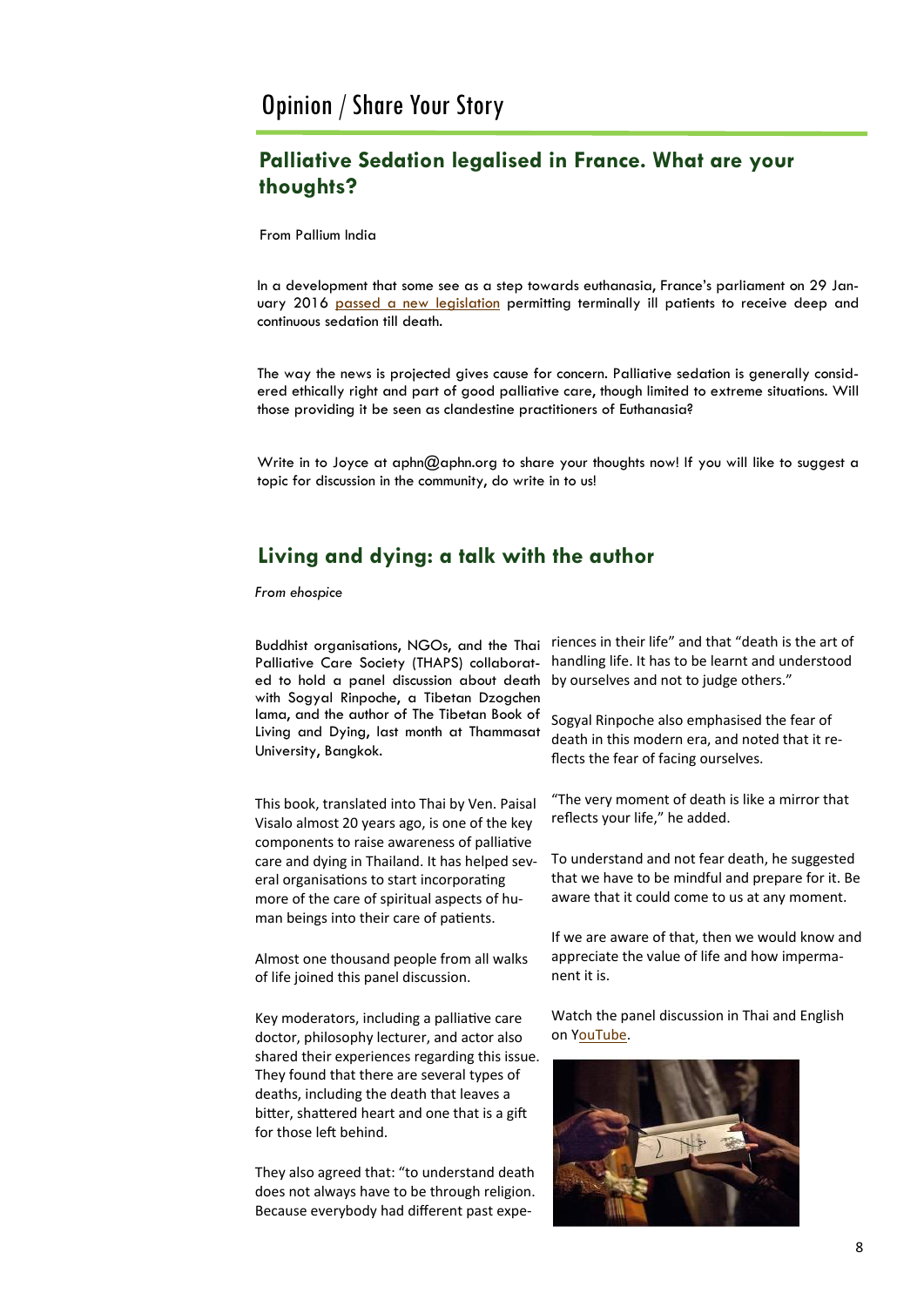# Interview

### **With Dr Megan Doherty, on her work in Bangladesh and the International Paediatric Palliative Care Discussion Forum (iPDF)**

#### 1. Will you like to share your experience in working in Bangladesh?

In Bangladesh, I work as a paediatric palliative care physician, as the project lead for the Children's Palliative Care Initiative. This is involves working to make physicians and health care providers more aware of children's palliative care and how it can help children with lifelimiting conditions. Additionally, I do education and training of doctors and nurses in children's palliative care, both through teaching sessions and hands-on training. I also provide clinical care for children with cancer and other life-limiting illnesses at BSMMU (a large academic government hospital) in Dhaka. The work is incredibly interesting and challenging. I get to be an advocate and champion for children's palliative care, as well as, working directly with children and families.





### 2. When did you decide that you will specialise in paediatric palliative care?

I decided to specialize in paediatric palliative care when I was doing my training in general paediatrics. In Canada, anyone who wants to be a paediatrician, must first do training in general paediatrics and then can do further training in a particular speciality of paediatrics. While doing this training, I realized that I wanted to help children and families who were dealing with very serious illnesses. I wanted to be able to help address their physical suffering, but also their emotional, social, spiritual and psychological needs. I realized that palliative care was a field where I could do this. I really enjoyed the multi-disciplinary nature of

palliative care and the emphasis on quality of life and alleviation of suffering.

3. Everyone has someone they look up to, someone whose life motivates them. Do you have anyone like that?

I am inspired by many of those who were pioneers in the field of palliative care, especially those who were championing the cause of children. I see these colleagues as my mentors and role models. The spoke out bravely at a time when very

few people recognized the suffering of children. It was not that long ago that many physicians did not believe the babies could feel pain.

#### 4. How has the iPDF been a resource for you and your colleagues?

I have enjoyed participating in discussion on iPDF, as it has allowed me to hear about the approach which others are using to address particularly distressing symptoms. I especially enjoy discussions which involve not only medical or physical issues, but also address non-pharmacological strategies or alternative medicine, as these are areas where I am interested to learn more. The information from iPDF has also stimulated discussion between myself and other local colleagues in palliative care, encouraging us to discuss symptom management in more detail, in the context of what is available in Bangladesh.

5. What are some of the discussion topics that you will be



#### interested to see in the iPDF in 2016?

I would be interested to have more discussion on iPDF about alternative therapies which can be helpful for treating pain and other symptoms. Procedural pain is also an area which has not been adequately addressed in Bangladesh, so I would like to hear about strategies which have worked to improve procedural pain management in other low resource settings.

we are "hoping for the best, but planning for the worst.

**Join the network of like-minded professionals at the [iPDF](https://groups.google.com/forum/?hl=en#!forum/aphn_ipdf) now! Simply click on the link or visit https://groups.google.com/forum/?hl=en#!forum/aphn\_ipdf** 

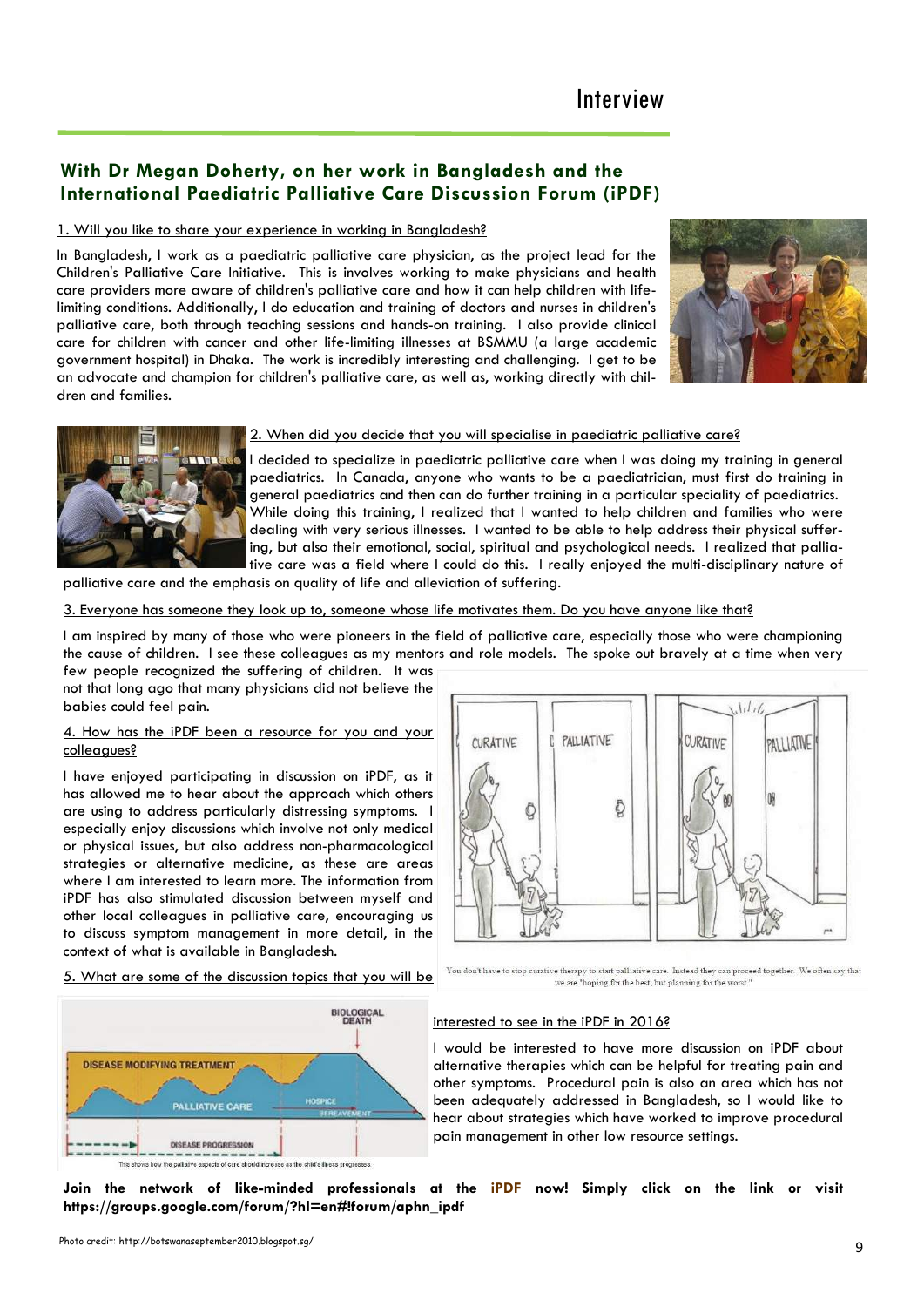# Announcements

### **Sign up for APHN Dialog #2 by Prof Yoshiyuki Kizawa from Japan!**



**Send an email to Joyce at aphn@aphn.org with your occupation, place of work, country and institution today!**

### **Welcome Malaysia editorial team!**

Dear friends, we will like to welcome the editorial team volunteers from Malaysia and Taiwan that will be joining us from the start of 2016!

They are Dr Caryn Shiao-Yen Khoo, Dr Aaron Hiew, Dr Fazlina Ahmad and Dr Diana Katiman from Malaysia, and Taiwan Hospice Foundation! We are very glad to have them provide updates for us from Malaysia and Taiwan!

With their edition, our editorial team now comprise of representations from Korea, Japan, Malaysia, Sri Lanka!!

**WE ARE URGENTLY LOOKING FOR representatives from Australia, Bangladesh, Hong Kong, India, Indonesia, Myanmar, New Zealand, Pacific Islands, Philippines, Singapore, Thailand, Vietnam and MANY MORE IN ASIA PACIFIC!!** 

**Requirements** 

- Minimum to submit ONE article per month (no minimum word limit)
- Participate in editorial team meeting three times a year
- Interest to write about palliative care developments, patient stories, events and activities

Email Joyce at  $aphn@aphn.org$  to volunteer today!

### **Notice of correction**

In the previous issue of Spinning the Web, we have credited Dr Caryn Khoo's article ["Malaysia's Advanced Diploma in Palli](http://aphn.org/malaysias-advanced-diploma-in-palliative-care-by-the-ministry-of-health/)[ative Care by the Ministry of Health](http://aphn.org/malaysias-advanced-diploma-in-palliative-care-by-the-ministry-of-health/)" as Malaysian Hospice Council (MHC). We have been informed by Dr Khoo that the volunteers will be writing in their individual capacity as palliative doctors practicing in Malaysia and not on behalf of the MHC. We will like to apologise for the misstatement.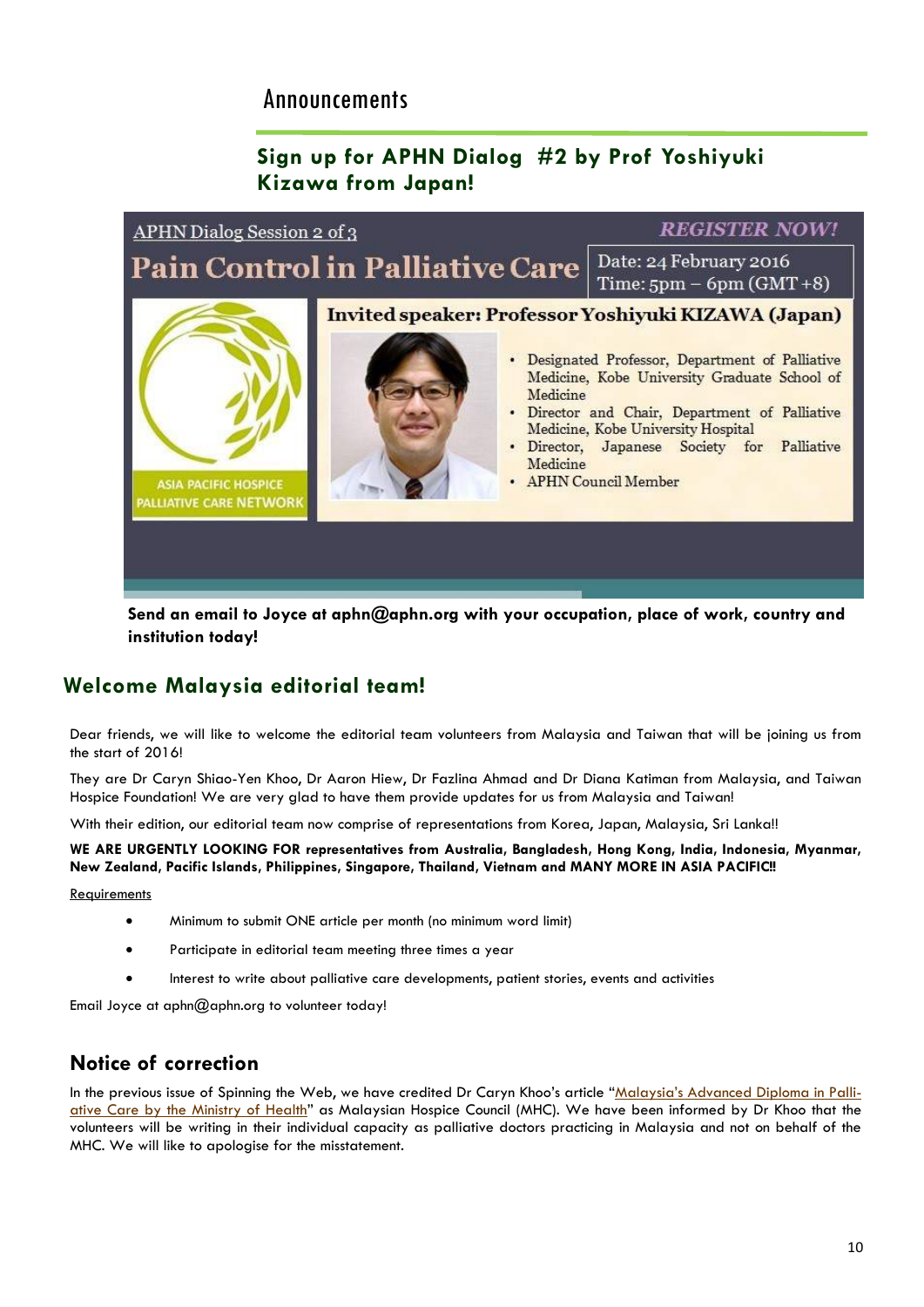### **United Nations Secretary-General's High-Level Panel on Access to Medicines call for contributions**

*From ehospice*

The United Nations Secretary-General's High-Level Panel on Access to Medicines is calling for contributions by interested stakeholders that address the misalignment between the rights of inventors, international human rights law, trade rules and public health where it impedes the innovation of and access to health technologies.

In particular the High-Level Panel will consider contributions that promote research, development, innovation and increase access to medicines, vaccines, diagnostics and related health technologies to improve the health and wellbeing of all, as envisaged by Sustainable Development Goal 3, and the 2030 Agenda for Sustainable Development more broadly.

Individuals and organisations working in hospice and palliative care are encouraged to contribute to make known the importance of access to medicines for people accessing palliative care and their families.

You can read more about the call, and find out how to contribute [online.](http://www.unsgaccessmeds.org./call-for-contributions/)



### **Calendar of events for February**

Dear APHN members

You may add the Google Calendar at this link <http://aphn.org/events/> for updates on palliative care events happening around the region! The include international Tweet Chats and online webinars that you can participate from the comfort of your home / office!

If you will like to start an activity, please email Joyce at aphn@aphn.org for a friendly chat!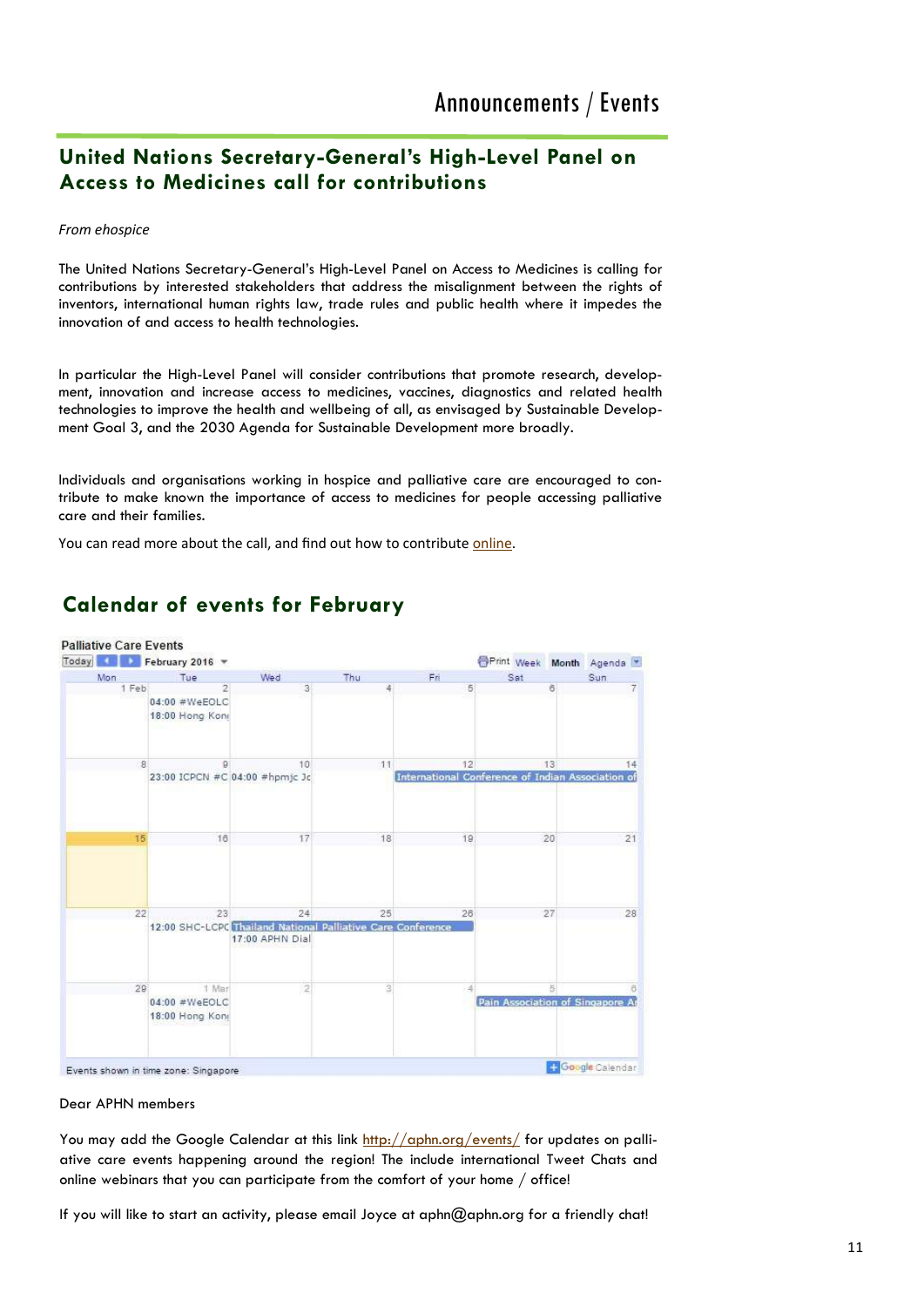### **EVENTS**

### **Education in Palliative and End of Life Care (EPEC®) – Pediatrics, Train the Trainer Conference**



11th & 12th April 2016—Clinical Education Centre, Level 5 Auckland Hospital, New Zealand

EPEC is a unique internationally recognised programme with the aim to provide clinicians with the most up-to-date and evidenced based knowledge and skills in this field but even more importantly the skills to teach others in your respective communities. It is geared towards paediatricians and nurse practitioners but other paediatric clinicians/disciplines are also welcome.

This is an exciting opportunity for NZ as it not only increases knowledge of this field of care throughout NZ but also provides a range of skills on how to teach our colleagues what can be difficult information and ways to do this. Due to the level of work in bringing out a number of international senior master facilitators to oversee the teaching of this course it is expected to be a "one-off" event.

If you have even a small interest in this field and/or you would like to upskill in a range of ways of teaching (not something that is generally part of any of our training) then please consider attending this workshop. There is an expectation of completing on-line modules prior to attending the course.

Please note all registrations are subject to organiser's approval. Once this occurs you will be notified by the organisers and EPEC: USA for you to start the on-line modules prior to attending the workshop.

Register for the event or find out more at [https://www.starship.org.nz/foundation/shop-and](https://www.starship.org.nz/foundation/shop-and-events/education-in-palliative-and-end-of-life-care-epec-2016/)[events/education-in-palliative-and-end-of-life-care-epec-2016/](https://www.starship.org.nz/foundation/shop-and-events/education-in-palliative-and-end-of-life-care-epec-2016/)

### **Thailand 2nd National Palliative Care Conference 2016**

Thailand 2nd National Palliative Care Conference will be held on 24th to 26th February 2016 at Centra Government Complex Hotel & Convention Centre in Chaeng Watthana, Bangkok, Thailand. The theme is "Hospice-Palliative Care: New Paradigm to integral Health Service".

Dr Thain Phenwan, our APHN individual member, shared with us that this conference is supported by the government. Those who are Thai healthcare providers could register online to join the event for **FREE!**

Registration is at [http://www.dms.moph.go.th/nphc/index1.php.](http://www.dms.moph.go.th/nphc/index1.php) For those who intended to join the workshops, they had to register and pay the fee (800 Baht) at [http://www.thaps.or.th/2nd-national-palliative-and-hospice-care-conference-nphc-2016](http://www.thaps.or.th/2nd-national-palliative-and-hospice-care-conference-nphc-2016-theme-%E2%80%9Chospice-palliative-care-new-paradigm-to-integral-health-service%E2%80%9D/) theme- [% E2% 80% 9Chospice-palliative-care-new-paradigm-to-integral-health](http://www.thaps.or.th/2nd-national-palliative-and-hospice-care-conference-nphc-2016-theme-%E2%80%9Chospice-palliative-care-new-paradigm-to-integral-health-service%E2%80%9D/)[service%E2%80%9D/](http://www.thaps.or.th/2nd-national-palliative-and-hospice-care-conference-nphc-2016-theme-%E2%80%9Chospice-palliative-care-new-paradigm-to-integral-health-service%E2%80%9D/)

| The | programme                                                             | the | conterence | can | be | found |
|-----|-----------------------------------------------------------------------|-----|------------|-----|----|-------|
|     | at http://www.dms.moph.go.th/nphc/Schedule NPHC 2016 Edit 3-12-58.pdf |     |            |     |    |       |



การประชุมวิชาการ  $\overrightarrow{a}$ <sup>d</sup> National Palliative and Hospice Care Conference (NPHC 2016) Theme "Hospice - Palliative Care : New paradiem to Inteeral Health Service" Hospice - Palliative Care : มิติใหม่เชื่อมสาธารณสุขไทยไร้รอยต่อ วันที่ 24 - 26 กุมภาพันธ์ 2559 ณ ศูนย์ประชุมวายุภักษ์ ชั้น ๔ โรงแรมเชิ่นทรา ศูนย์ราชการและคอนเวนชั่นเข็นเตอร์ แจ้งวัฒนะ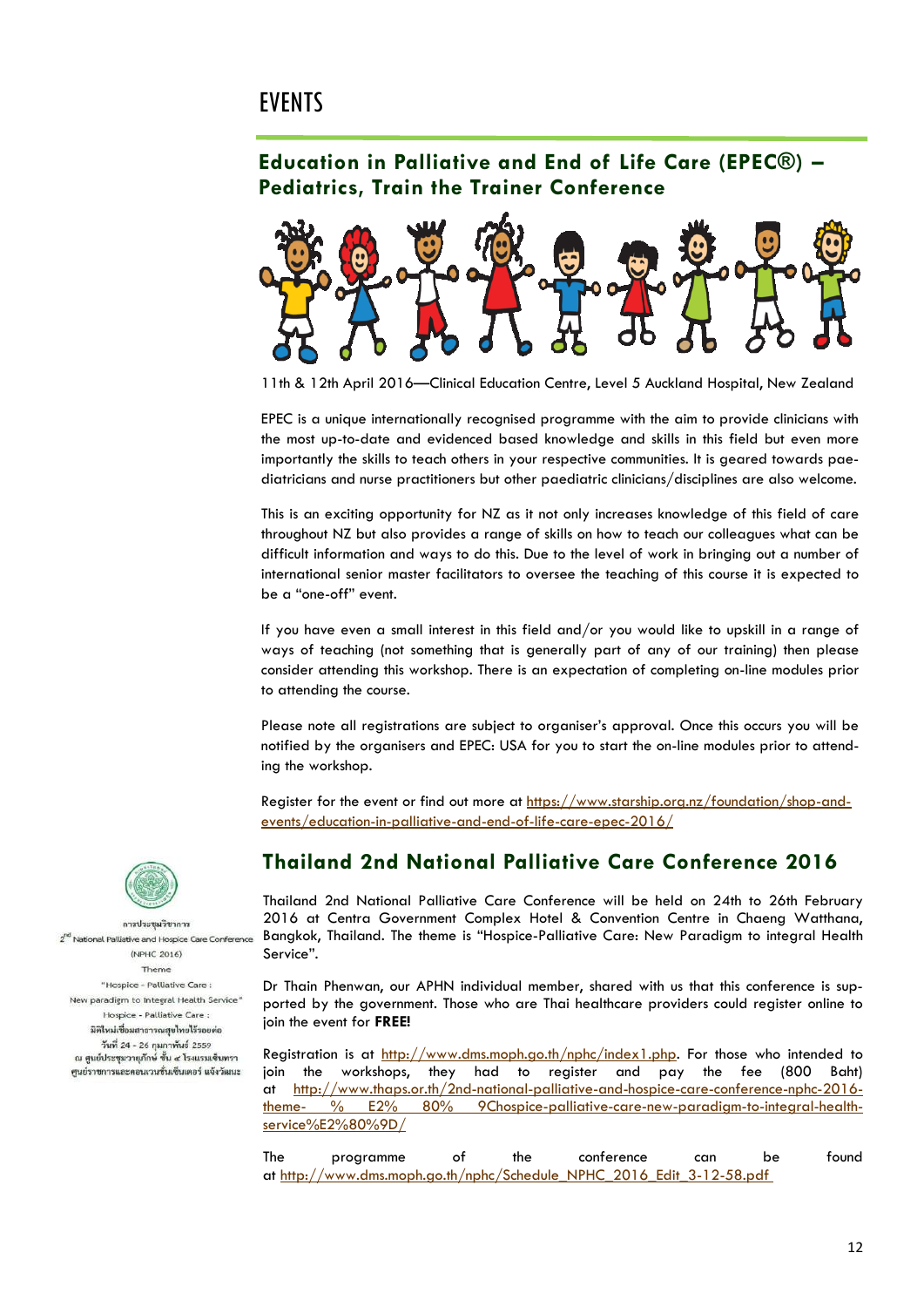### **Malaysian Hospice Council Congress 2016**

The Malaysian Hospice Council (MHC), is hosting a conference on Palliative care from 22 April to 24 April, 2016 at the Swan Convention Centre, Sunway (Selangor). Hospice Klang, together with Hospice Kasih and Assisi Palliative Care are organizing this event on behalf of MHC.

The theme of the conference is "Palliative Care is everyone's business". The programme will include pre-conference workshops, a series of distinguished expert speaker session as well a free public forum.

This conference is designed to promote awareness about palliative care among all people in our community, notably the healthcare, patients and care-giver communities.

The Congress will also host a number of distinguished international and local experts, addressing the latest developments in their fields.

Please visit the conference website to find out more - [http://mhc201416.wix.com/mhc](http://mhc201416.wix.com/mhc-congress-2016)[congress](http://mhc201416.wix.com/mhc-congress-2016)-2016



Dr Cynthia Goh, is one of the pioneers of Palliative Care in Singapore, starting as a volunteer<br>in 1986. She helped build several palliative care services in the community, and in 1999, she started the Department of **Palliative Medicine at the National Cancer Centre Singapore, which** she headed till 2011. Dr Goh is very active in regional and international networking and teaching of palliative care. Since 1996, she has nurtured the development of the Asia Pacific **Hospice Palliative Care Network** (APHN) to help promote hospice<br>care in the this region. She is the<br>current chair of the APHN



Dr Rosalie Shaw, the former **Executive Director of APHN, is** one of the most influential women in the field of palliative care in Asia Pacific region. In 1981, she set up one of the first palliative care units in Australia at Hollywood Hospital in Perth in<br>1981. In 1992 Dr Shaw was invited to come to Singapore to further the professional<br>development of the Hospice Care<br>Association and from that time was involved in the development of palliative care in Singapore.<br>In 2011, Dr Shaw was awarded the Medal of the Order of Australia for her contribution to medicine





Dr Ghauri Aggarwal is the **Head of the Palliative Care Department at Concord Hospital** in Sydney. Her interests include interface between oncology and palliative medicine. undergraduate and postgraduate<br>education in palliative care, communication skills and ethics and end of life decision making. She has co-authored many publications on hospital based palliative medicine, pain<br>management. Currently she is involved in teaching and development of Palliative Care in<br>the Asia-Pacific region.



Dr Suresh Kumar is the director of the Institute of Palliative Medicine in Kerala India, Dr. Kumar sees the need for healthcare to go beyond standard institutions and medical facilities. He realized that any comprehensive palliative care initiative had to be<br>community-driven. He has designed a volunteer-led care system that provides an alternative to the rigid and ineffective medical institutions. His approach moves services from institutions and hospitals to neighbourhoods and homes



Dr. Ednin Hamzah, Chief Executive Officer and Medicial<br>Director of Hospis Malaysia.. He<br>graduated in Medicine from the<br>University of Newcastle Upon<br>Tyne, United Kingdom in 1986. He was trained in General Medicine and General Practice and worked as a General Practitioner in Newcastle Upon Tyne until 1997,<br>when he joined Hospis Malaysia. He is currently also on the Board of International Association of Hospice and Palliative Care, the Asia Pacific Hospice Palliative **Care Association, the Malaysian Oncological Society and the** Malaysian Society for the Study of Pain.